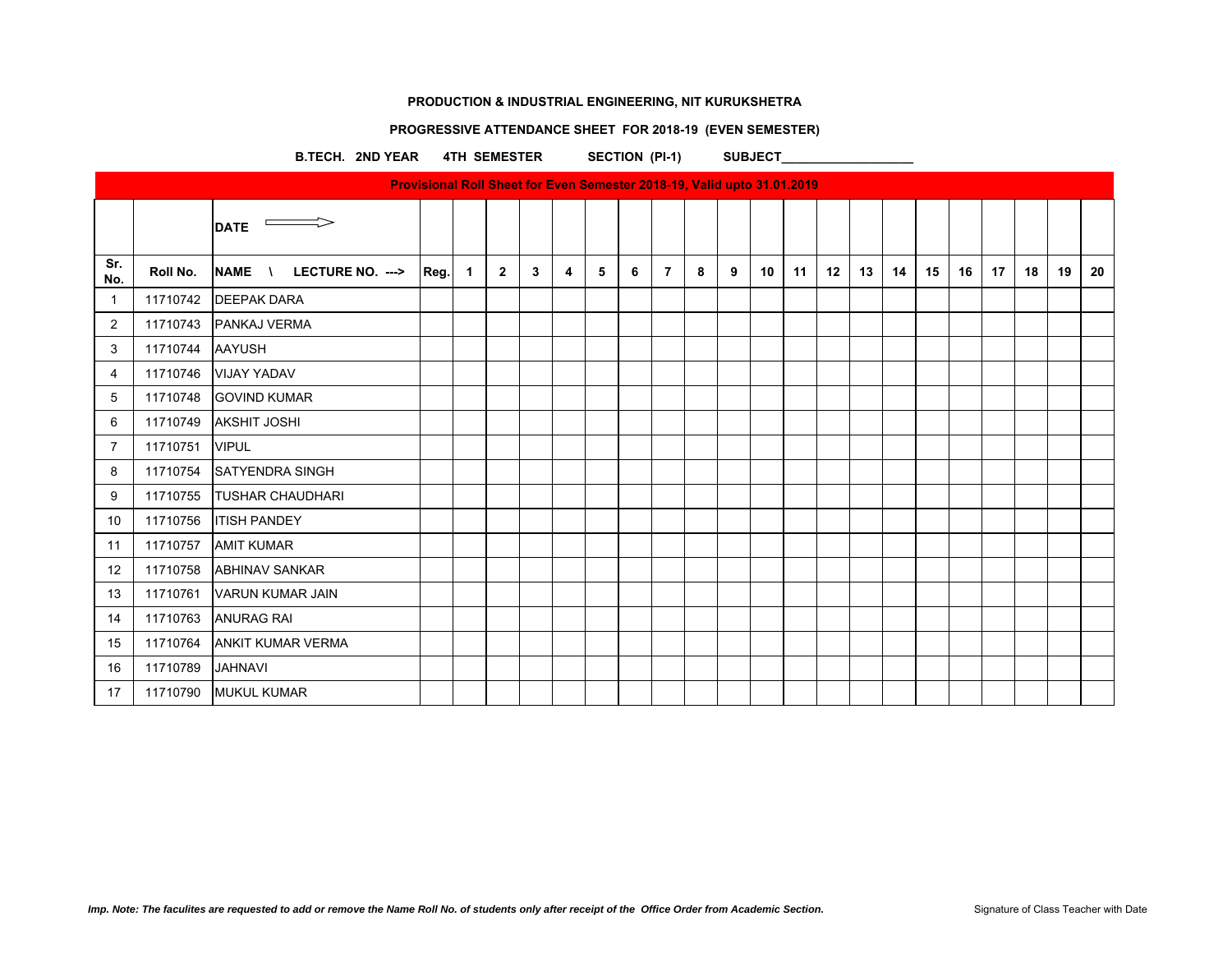# **PROGRESSIVE ATTENDANCE SHEET FOR 2018-19 (EVEN SEMESTER)**

B.TECH. 2ND YEAR 4TH SEMESTER SECTION (PI-2) SUBJECT

|                |          |                                                        | <b>Provisional Roll Sheet for Even Semester 2018-19, Valid upto 31.01.2019</b> |             |              |   |   |   |   |                |   |   |                 |    |    |    |    |    |    |    |    |    |    |
|----------------|----------|--------------------------------------------------------|--------------------------------------------------------------------------------|-------------|--------------|---|---|---|---|----------------|---|---|-----------------|----|----|----|----|----|----|----|----|----|----|
|                |          | $\overline{\phantom{0}}$ DATE $\overline{\phantom{0}}$ |                                                                                |             |              |   |   |   |   |                |   |   |                 |    |    |    |    |    |    |    |    |    |    |
| Sr.<br>No.     | Roll No. | LECTURE NO. ---><br><b>NAME</b>                        | Reg.                                                                           | $\mathbf 1$ | $\mathbf{2}$ | 3 | 4 | 5 | 6 | $\overline{7}$ | 8 | 9 | 10 <sup>°</sup> | 11 | 12 | 13 | 14 | 15 | 16 | 17 | 18 | 19 | 20 |
| $\mathbf{1}$   | 11710791 | <b>AKHILESH DHAMA</b>                                  |                                                                                |             |              |   |   |   |   |                |   |   |                 |    |    |    |    |    |    |    |    |    |    |
| 2              | 11710793 | <b>GUNJAN PURSHAN</b>                                  |                                                                                |             |              |   |   |   |   |                |   |   |                 |    |    |    |    |    |    |    |    |    |    |
| 3              | 11710794 | <b>PRADHUMAN CHOUDHARY</b>                             |                                                                                |             |              |   |   |   |   |                |   |   |                 |    |    |    |    |    |    |    |    |    |    |
| 4              | 11710795 | <b>RITU RANI</b>                                       |                                                                                |             |              |   |   |   |   |                |   |   |                 |    |    |    |    |    |    |    |    |    |    |
| 5              | 11710796 | <b>VIKRAM SACHDEVA</b>                                 |                                                                                |             |              |   |   |   |   |                |   |   |                 |    |    |    |    |    |    |    |    |    |    |
| 6              | 11710804 | <b>ADITI BANSAL</b>                                    |                                                                                |             |              |   |   |   |   |                |   |   |                 |    |    |    |    |    |    |    |    |    |    |
| $\overline{7}$ | 11710805 | <b>HIMANSHU SHARMA</b>                                 |                                                                                |             |              |   |   |   |   |                |   |   |                 |    |    |    |    |    |    |    |    |    |    |
| 8              | 11710806 | <b>MOHIT SAINI</b>                                     |                                                                                |             |              |   |   |   |   |                |   |   |                 |    |    |    |    |    |    |    |    |    |    |
| 9              | 11710807 | <b>UTSAV YADAV</b>                                     |                                                                                |             |              |   |   |   |   |                |   |   |                 |    |    |    |    |    |    |    |    |    |    |
| 10             | 11710808 | <b>PANKAJ YADAV</b>                                    |                                                                                |             |              |   |   |   |   |                |   |   |                 |    |    |    |    |    |    |    |    |    |    |
| 11             | 11710810 | <b>ANKIT YADAV</b>                                     |                                                                                |             |              |   |   |   |   |                |   |   |                 |    |    |    |    |    |    |    |    |    |    |
| 12             | 11710823 | <b>NEHA VERMA</b>                                      |                                                                                |             |              |   |   |   |   |                |   |   |                 |    |    |    |    |    |    |    |    |    |    |
| 13             | 11710824 | PRAGYA JAIN                                            |                                                                                |             |              |   |   |   |   |                |   |   |                 |    |    |    |    |    |    |    |    |    |    |
| 14             | 11710825 | <b>RAJPAL SINGH RAWAT</b>                              |                                                                                |             |              |   |   |   |   |                |   |   |                 |    |    |    |    |    |    |    |    |    |    |
| 15             | 11710826 | <b>NISHANT KUMAR</b>                                   |                                                                                |             |              |   |   |   |   |                |   |   |                 |    |    |    |    |    |    |    |    |    |    |
| 16             | 11710828 | <b>AISWARIK SONOWAL</b>                                |                                                                                |             |              |   |   |   |   |                |   |   |                 |    |    |    |    |    |    |    |    |    |    |
| 17             | 11710829 | <b>MANJEET SINGH</b>                                   |                                                                                |             |              |   |   |   |   |                |   |   |                 |    |    |    |    |    |    |    |    |    |    |
| 18             | 11710921 | <b>ARUN SHARMA</b>                                     |                                                                                |             |              |   |   |   |   |                |   |   |                 |    |    |    |    |    |    |    |    |    |    |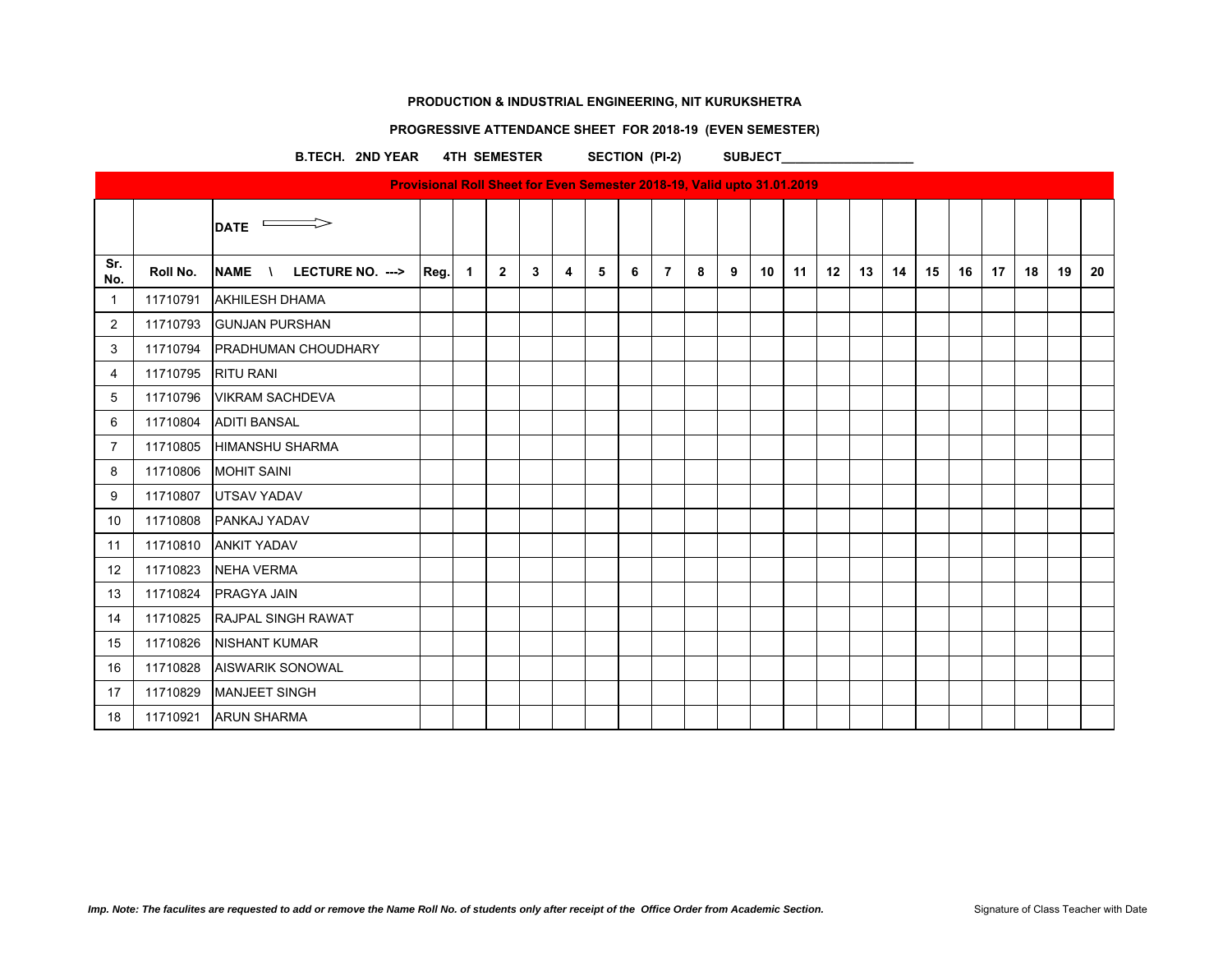# **PROGRESSIVE ATTENDANCE SHEET FOR 2018-19 (EVEN SEMESTER)**

B.TECH. 2ND YEAR 4TH SEMESTER SECTION (PI-3) SUBJECT

|                |          |                               |      |              |                |   |   |   |   |                |   |   |    | <b>Provisional Roll Sheet for Even Semester 2018-19, Valid upto 31.01.2019</b> |    |    |    |    |    |    |    |    |    |
|----------------|----------|-------------------------------|------|--------------|----------------|---|---|---|---|----------------|---|---|----|--------------------------------------------------------------------------------|----|----|----|----|----|----|----|----|----|
|                |          | $\overline{\phantom{a}}$ DATE |      |              |                |   |   |   |   |                |   |   |    |                                                                                |    |    |    |    |    |    |    |    |    |
| Sr.<br>No.     | Roll No. | LECTURE NO. ---><br>NAME \    | Reg. | $\mathbf{1}$ | $\overline{2}$ | 3 | 4 | 5 | 6 | $\overline{7}$ | 8 | 9 | 10 | 11                                                                             | 12 | 13 | 14 | 15 | 16 | 17 | 18 | 19 | 20 |
| $\mathbf{1}$   | 11710765 | SANDEEP                       |      |              |                |   |   |   |   |                |   |   |    |                                                                                |    |    |    |    |    |    |    |    |    |
| $\overline{2}$ | 11710769 | <b>MANJEET SINGH</b>          |      |              |                |   |   |   |   |                |   |   |    |                                                                                |    |    |    |    |    |    |    |    |    |
| 3              | 11710770 | <b>VIVEK PRATAP SINGH</b>     |      |              |                |   |   |   |   |                |   |   |    |                                                                                |    |    |    |    |    |    |    |    |    |
| 4              | 11710771 | <b>DHRUV</b>                  |      |              |                |   |   |   |   |                |   |   |    |                                                                                |    |    |    |    |    |    |    |    |    |
| 5              | 11710772 | <b>ARNAV JAITLY</b>           |      |              |                |   |   |   |   |                |   |   |    |                                                                                |    |    |    |    |    |    |    |    |    |
| 6              | 11710773 | <b>SHUBHAM PANDEY</b>         |      |              |                |   |   |   |   |                |   |   |    |                                                                                |    |    |    |    |    |    |    |    |    |
| $\overline{7}$ | 11710774 | <b>KHUSHI BANSAL</b>          |      |              |                |   |   |   |   |                |   |   |    |                                                                                |    |    |    |    |    |    |    |    |    |
| 8              | 11710775 | SUNIL                         |      |              |                |   |   |   |   |                |   |   |    |                                                                                |    |    |    |    |    |    |    |    |    |
| 9              | 11710776 | <b>DEEPAK DHARIWAL</b>        |      |              |                |   |   |   |   |                |   |   |    |                                                                                |    |    |    |    |    |    |    |    |    |
| 10             | 11710777 | <b>SOURABH</b>                |      |              |                |   |   |   |   |                |   |   |    |                                                                                |    |    |    |    |    |    |    |    |    |
| 11             | 11710780 | <b>THORVI SURESH RAMTEKE</b>  |      |              |                |   |   |   |   |                |   |   |    |                                                                                |    |    |    |    |    |    |    |    |    |
| 12             | 11710782 | <b>AKSHAY SANSANWAL</b>       |      |              |                |   |   |   |   |                |   |   |    |                                                                                |    |    |    |    |    |    |    |    |    |
| 13             | 11710783 | <b>NITIN YADAV</b>            |      |              |                |   |   |   |   |                |   |   |    |                                                                                |    |    |    |    |    |    |    |    |    |
| 14             | 11710784 | <b>VISHAL</b>                 |      |              |                |   |   |   |   |                |   |   |    |                                                                                |    |    |    |    |    |    |    |    |    |
| 15             | 11710785 | <b>TSERING TUNDUP</b>         |      |              |                |   |   |   |   |                |   |   |    |                                                                                |    |    |    |    |    |    |    |    |    |
| 16             | 11710797 | <b>MOHIT KUMAR</b>            |      |              |                |   |   |   |   |                |   |   |    |                                                                                |    |    |    |    |    |    |    |    |    |
| 17             | 11710798 | <b>CHIRAYU VARSHNEY</b>       |      |              |                |   |   |   |   |                |   |   |    |                                                                                |    |    |    |    |    |    |    |    |    |
| 18             | 11710799 | <b>SUSHIL</b>                 |      |              |                |   |   |   |   |                |   |   |    |                                                                                |    |    |    |    |    |    |    |    |    |
| 19             | 11710800 | <b>DEVYANSHU BANSAL</b>       |      |              |                |   |   |   |   |                |   |   |    |                                                                                |    |    |    |    |    |    |    |    |    |
| 20             | 11710801 | <b>ANISH KUMAR</b>            |      |              |                |   |   |   |   |                |   |   |    |                                                                                |    |    |    |    |    |    |    |    |    |